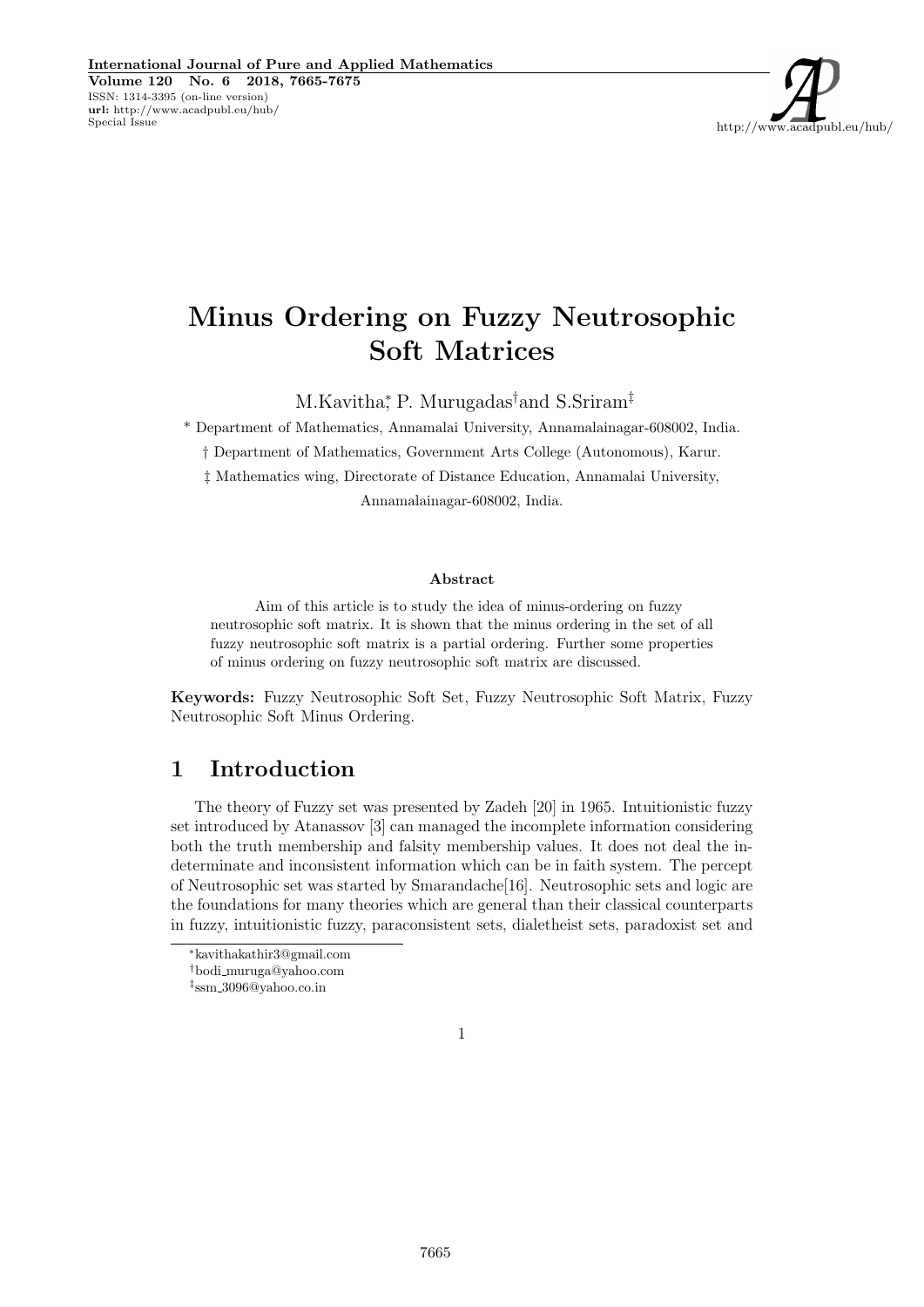tautological set. The Neutrosophic set which is handling the problems as T-truth value, I-indeterminate value and F-falsity value. Thus  $T$ , I, F be a real standard(or) non-standard subset of  $]$ <sup>-0</sup>, 1<sup>+</sup>[ with  $Sup \tT = t\_sup, inf \tT = t\_inf,$  $Sup \t I = i\_sup, inf \t I = i\_inf,$  $Sup \t F = f\_sup, inf \t F = f\_inf.$  and  $n\_sup = t\_sup + i\_sup + f\_sup$ ,  $n_{\perp}$ in $f = t_{\perp}$ in $f + i_{\perp}$ in $f + f_{\perp}$ in $f$ . T, I, F are called neutrosophic components. The superior sums and inferior sums.

$$
n_{sup} = sup \tT + sup \tI + sup \tF \in ]-0, 3^+[,
$$
  
may be as high as 3 or 3<sup>+</sup> while,  

$$
n_{inf} = inf \tT + inf \tI + inf \tF \in ]-0, 3^+[,
$$
  
may be as low as 0 or 0<sup>-</sup>.

The concept of soft set theory was formulated at first by Molodtsov[7] in 1999. In Maji et al., [8] initiated the idea of fuzzy soft sets with the operations of union, intersection, complement of fuzzy soft set. The fuzzy soft set is extended into intuitionistic fuzzy soft set and fuzzy Neutrosophic soft set. In [19]Yong Yang and Chenli J: put forth a matrix representation of fuzzy soft set and used it in decision making problems. Rajarajeswari and Dhanalakshmi [14] innovated the intuitionistic fuzzy soft matrices and started to use in the application of medical diagnosis. Sumathi and Arockiarani [1, 2] displayed new operation on fuzzy Neutrosophic soft matrices. In [11] P. Murugadas introduced maximum g-inverse as well as minimum g-inverse of fuzzy matrix and intuitionistic fuzzy matrices. Meenakshi.AR and Inbam [10] explicate the minus ordering for fuzzy matrices and established that the minus ordering is a partial ordering in the set of all regular fuzzy matrices. Susanta, k.khan and anita pal [17] brought in the theory of generalized inverse for intuitionistic fuzzy matrices. In [18] R.Uma et al., introduced the concept of fuzzy neutrosophic soft matrices of Type-1 and Type-2. The section-2 recalls some basic definition. In section-3 introduced Minus ordering of Fuzzy neutrosophic soft matrices (FNSMs).

#### Notation:

 $\mathcal N$  -denotes by the set of all fuzzy Neutrosophic Soft Matrices (FNSMs).

 $\mathcal{N}_{mn}$ -The set of all FNSMs of order  $m \times n$ .

 $\mathcal{N}_{nn}$ -The set of all FNSMs of order  $n \times n$ .

 $\mathcal{N}_{mn}^+ = \{A \in \mathcal{N}_{mn} | A \text{ has Moore-Penrose Inverse }\}.$ 

 $\mathcal{N}_{mn}^- = \{A \in \mathcal{N}_{mn} | A \text{ has Generalized-inverse}\}.$ 

#### $\mathfrak{D}$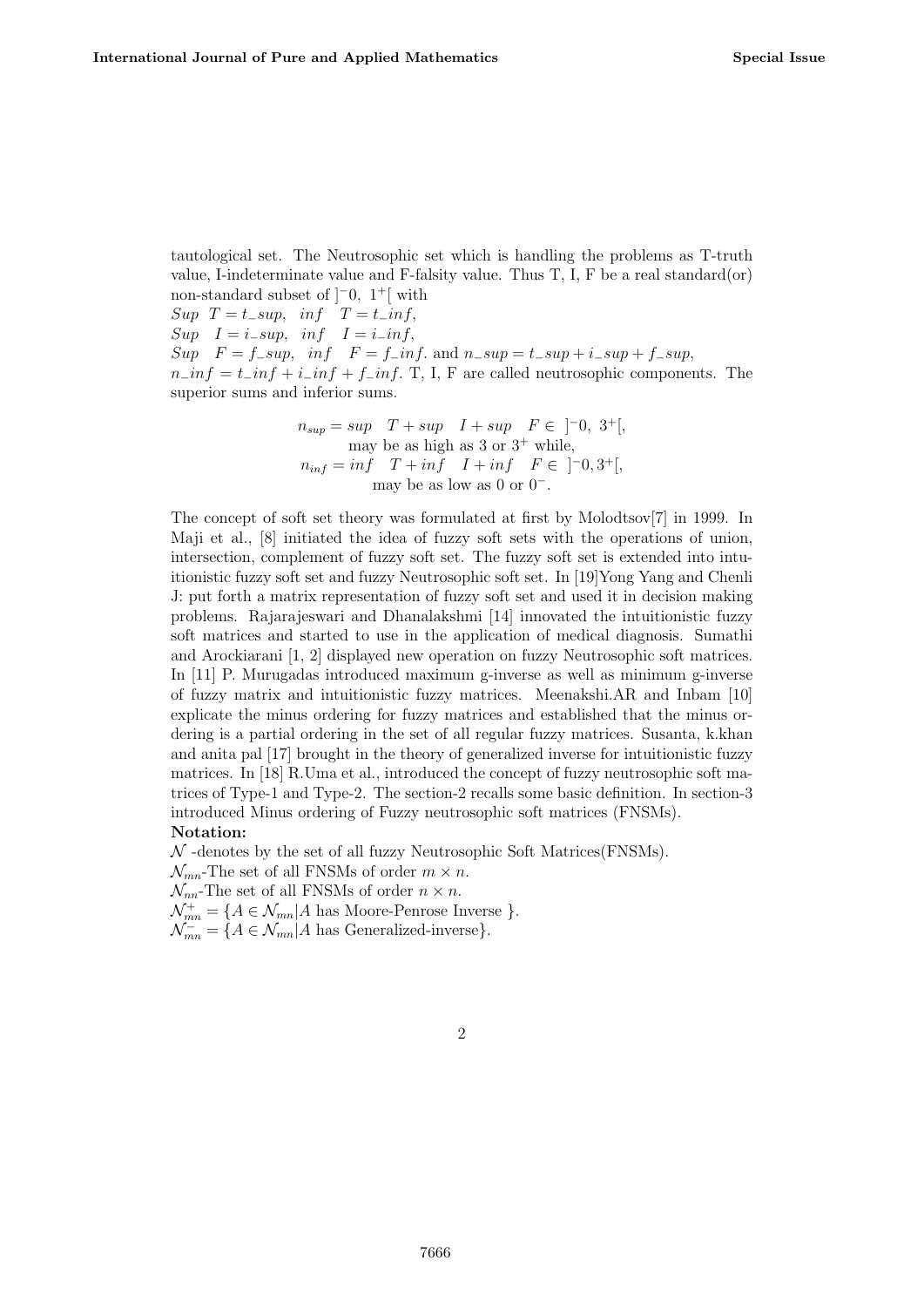### 2 Preliminaries

**Definition 2.1.** [16] A neutrosophic set A on the universe of discourse X is defined as  $A = \{ \langle x, T_A(x), I_A(x), F_A(x) \rangle, x \in X \},\$  where  $T, I, F: X \to ]-0, 1^+[$  and  $-0 \leq T_A(x) + I_A(x) + F_A(x) \leq 3 + \dots (1)$ . From philosophical point of view the neutrosophic set takes the value from real standard or non-standard subsets of ]−0, 1 <sup>+</sup>[. But in real life application especially in scientific and engineering problems it is difficult to use neutrosophic set with value from real standard or non-standard subset of ] <sup>−</sup>0, 1 <sup>+</sup>[. Hence we consider the neutrosophic set which takes the value from the subset of [0, 1]. Therefore we can rewrite equation (1) as  $0 \leq T_A(x) + I_A(x) + F_A(x) \leq 3$ . In short an element  $\tilde{a}$  in the neutrosophic set A, can be written as  $\tilde{a} = \langle a^T, a^I, a^F \rangle$ , where  $a^T$  denotes degree of truth,  $a^I$  denotes degree of indeterminacy,  $a^F$  denotes degree of falsity such that  $0 \le a^T + a^I + a^F \le 3$ 

**Example 2.2.** Assume that the universe of discourse  $X = \{x_1, x_2, x_3\}$  where  $x_1, x_2$  and  $x_3$  characterize the quality, reliability, and the price of the objects. It may be further assumed that the values of  $\{x_1, x_2, x_3\}$  are in [0,1] and they are obtained from some investigations of some experts. The experts may impose their opinion in three components viz; the degree of goodness, the degree of indeterminacy and the degree of poorness to explain the characteristics of the objects. Suppose A is a Neutrosophic Set  $(NS)$  of X, such that

 $A = \{\langle x_1, 0.4, 0.5, 0.3 \rangle \langle x_2, 0.7, 0.2, 0.4 \rangle, \langle x_3, 0.8, 0.3, 0.4 \rangle\}$  where for  $x_1$  the degree of goodness of quality is 0.4, degree of indeterminacy of quality is 0.5 and degree of falsity of quality is  $0.3$  etc,..

**Definition 2.3.** Let U be the initial universe set and  $E$  be a set of parameter. Consider a non-empty set  $A, A \subset E$ . Let  $P(U)$  denote the set of all fuzzy neutrosophic sets of U. The collection  $(F, A)$  is termed to be the fuzzy neutrosophic soft set (FNSS) over U, where F is a mapping given by  $F : A \rightarrow P(U)$ . Here after we simply consider A as FNSS over U instead of  $(F, A)$ .

**Definition 2.4.** [1] Let  $U = \{c_1, c_2, ... c_m\}$  be the universal set and E be the set of parameters given by  $E = \{e_1, e_2, ... e_m\}$ . Let  $A \subset E$ . A pair  $(F, A)$  be a FNSS over U. Then the subset of  $U \times E$  is defined by  $R_A = \{(u, e); e \in A, u \in F_A(e)\}\$ which is called a relation form of  $(F_A E)$ . The membership function, indeterminacy membership function and non membership function are written by

 $T_{R_A}: U \times E \to [0,1], I_{R_A}: U \times E \to [0,1]$  and  $F_{R_A}: U \times E \to [0,1]$  where  $T_{R_A}(u, e) \in [0, 1], I_{R_A}(u, e) \in [0, 1]$  and  $F_{R_A}(u, e) \in [0, 1]$  are the membership value, indeterminacy value and non membership value respectively of  $u \in U$  for each  $e \in E$ .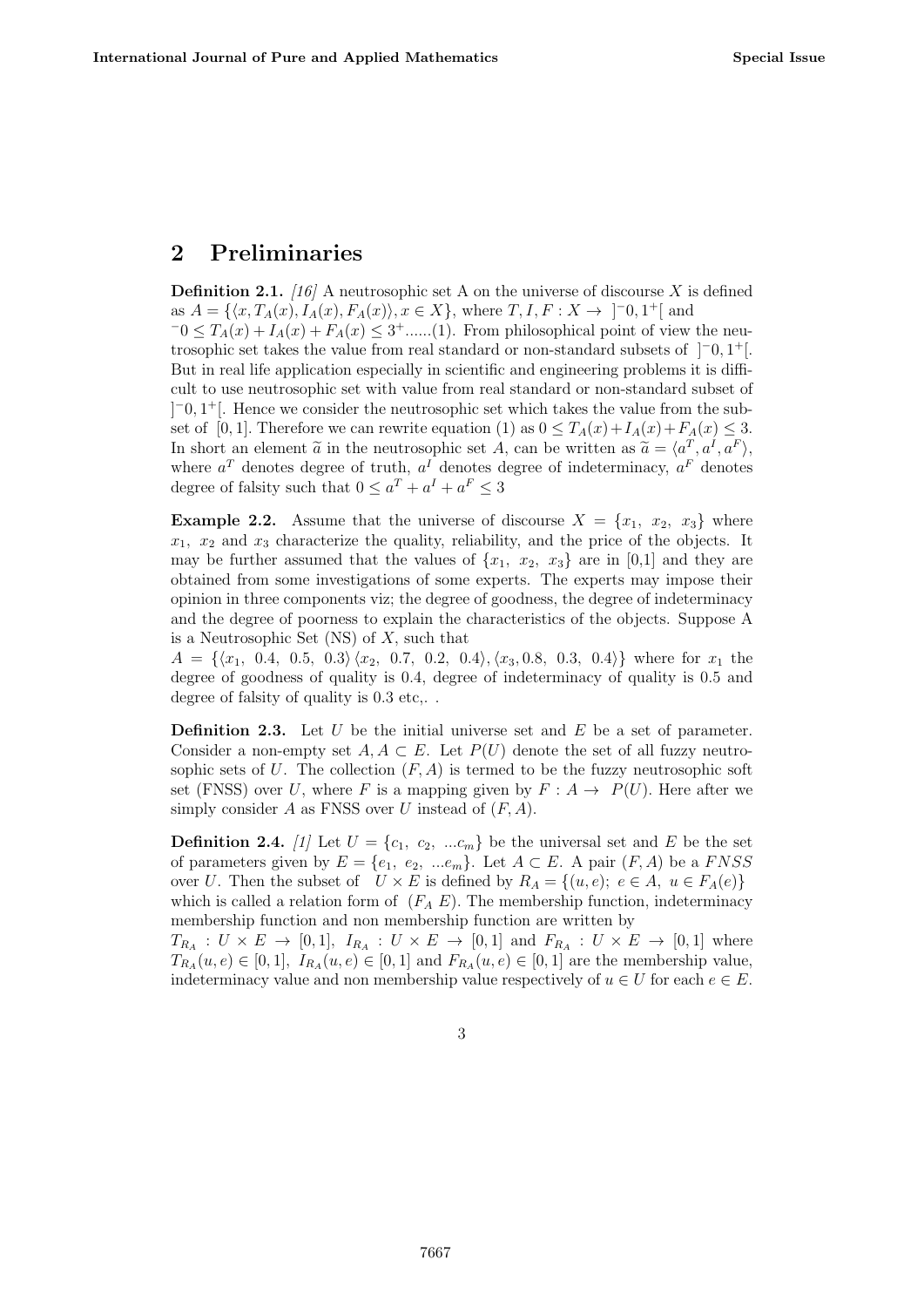If  $[(T_{ii}, I_{ii}, F_{ii})] = [T_{ii}(u_i, e_i), I_{ii}(u_i, e_i), F_{ii}(u_i, e_i)]$  we define a matrix

$$
[\langle T_{ij}, I_{ij}, F_{ij} \rangle]_{m \times n} = \begin{bmatrix} \langle T_{11}, I_{11}, F_{11} \rangle & \cdots & \langle T_{1n}, I_{1n}, F_{1n} \rangle \\ \langle T_{21}, I_{21}, F_{21} \rangle & \cdots & \langle T_{2n}, I_{2n}, F_{2n} \rangle \\ \vdots & \vdots & \ddots & \vdots \\ \langle T_{m1}, I_{m1}, F_{m1} \rangle & \cdots & \langle T_{mn}, I_{mn}, F_{mn} \rangle \end{bmatrix}
$$

Which is called an  $m \times n$  FNSM of the FNSS  $(F_A, E)$  over U.

#### FNSMs OF Type-I [18]

**Definition 2.5.** Let  $A = (\langle a_{ij}^T, a_{ij}^I, a_{ij}^F \rangle), B = \langle (b_{ij}^T, b_{ij}^I, b_{ij}^F \rangle) \in \mathcal{N}_{m \times n}$ . The component wise addition and component wise multiplication is defined as  $A \oplus B = (sup\{a_{ij}^T, b_{ij}^T\}, \quad sup\{a_{ij}^I, b_{ij}^I\}, \quad inf\{a_{ij}^F, b_{ij}^F\})$  $A \odot B = (inf\{a_{ij}^T, b_{ij}^T\}, \quad inf\{a_{ij}^I, b_{ij}^I\}, \quad sup\{a_{ij}^F, b_{ij}^F\}).$ 

**Definition 2.6.** Let  $A \in F_{m \times n}$ ,  $B \in \mathcal{N}_{m \times p}$ , the composition of A and B is defined as

$$
A \circ B = \left(\sum_{k=1}^{n} (a_{ik}^T \wedge b_{kj}^T), \sum_{k=1}^{n} (a_{ik}^I \wedge b_{kj}^I), \prod_{k=1}^{n} (a_{ik}^F \vee b_{kj}^F)\right)
$$
  
equivalently we can write the same as

$$
= \left( \bigvee_{k=1}^n (a_{ik}^T \wedge b_{kj}^T), \quad \bigvee_{k=1}^n (a_{ik}^I \wedge b_{kj}^I), \quad \bigwedge_{k=1}^n (a_{ik}^F \vee b_{kj}^F) \right).
$$

The product  $A \circ B$  is defined if and only if the number of columns of A is same as the number of rows of B. A and B are said to be conformable for multiplication. We shall use  $AB$  instead of  $A \circ B$ .

Where  $\sum_{k} (a_{ik}^T \wedge b_{kj}^T)$  means max-min operation and  $\prod (a_{ik}^F \vee b_{kj}^F)$  means min-max operation.

## 3 Minus Ordering of Fuzzy Neutrosophic Soft Matrices

**Definition 3.1.** If two FNSMs A and X of order  $m \times n$  and  $n \times m$  respectively satisfies the following  $A\{1\} = \{X \in \mathcal{N}_{nm} | AXA = A\},\$  $A\{2\} = \{X \in \mathcal{N}_{nm} | XAX = X\}, A\{3\} = \{X \in \mathcal{N}_{nm} | (AX)^t = AX\}$  and  $A{4} = {X \in \mathcal{N}_{nm} | (XA)^t = XA}$ , then  $A{1, 2, 3, 4}$  is called Moore-Penrose inverse of A which is denoted by  $A^+$ , t- denote the transpose.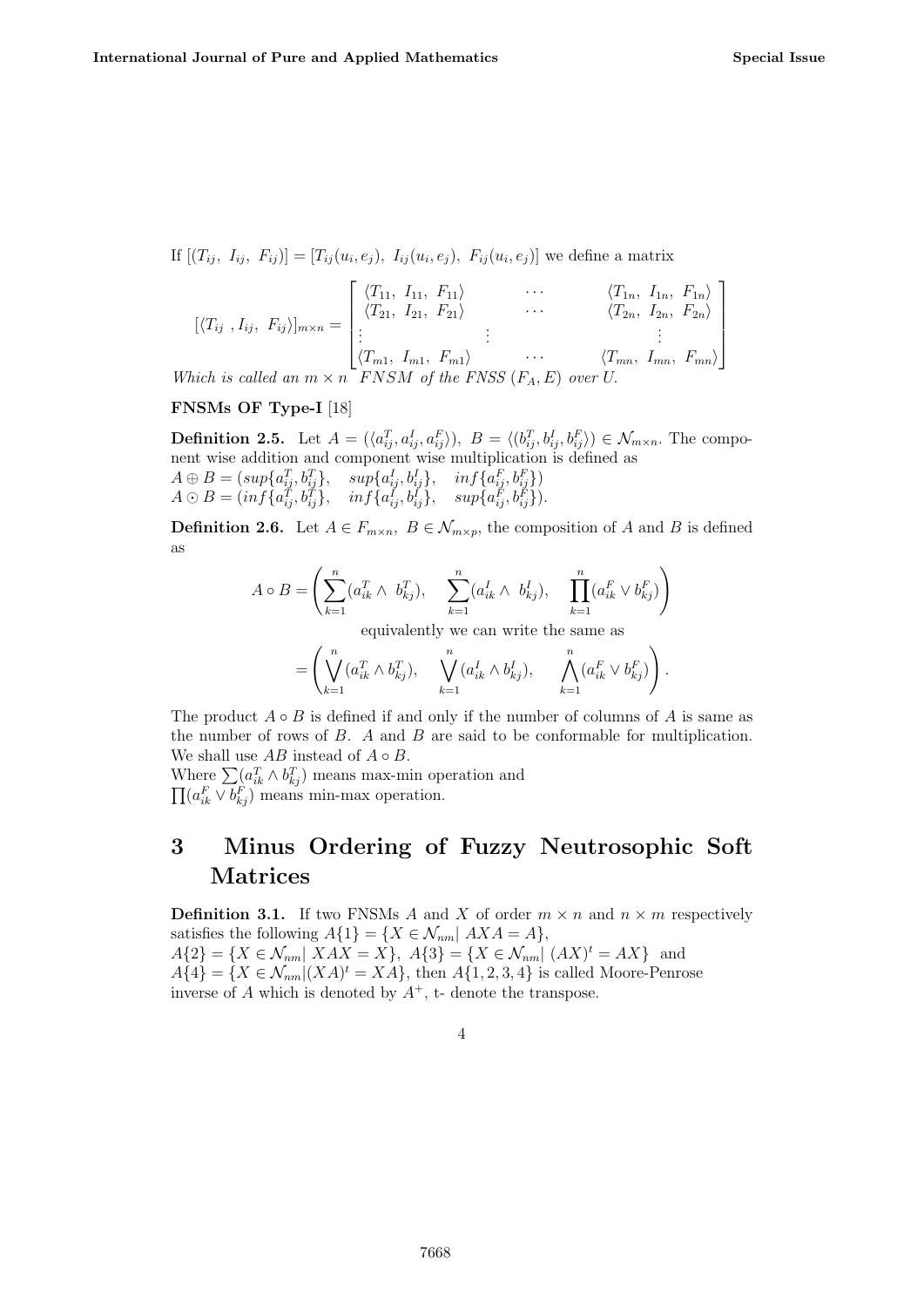**Definition 3.2.** Let  $A \in \mathcal{N}_{mn}$  and  $X \in \mathcal{N}_{nm}$  satisfying  $AXA = A$ , then A has a g-inverse. The g-inverse of A is denoted as  $A^-$  and  $A\{1\}$  is the set of all g-inverse of A.

**Definition 3.3.** Let  $A, B \in \mathcal{N}_{mn}$ . The T-ordering  $A \leq B$  is defined as  $A \leq B \Leftrightarrow A^t A = A^t B$  and  $A A^t = B A^t$ .

**Definition 3.4.** The row space  $\mathcal{R}(A)$  is the subspace of the set of all FNSMs of order  $m \times n$ , generated by the rows of A. Similarly, column space of A is denoted by  $C(A)$  and is generated by the columns of A.

**Definition 3.5.** For  $A \in \mathcal{N}_{mn}^-$  and  $B \in \mathcal{N}_{mn}$ , the minus ordering denoted as  $\leq$  is defined as  $A\overline{\leq}B \Leftrightarrow A^{-}A = A^{-}B$  and  $AA^{-} = BA^{-}$  for some  $A^{-} \in A\{1\}.$ To specify the minus ordering with respect to a particular g-inverse of A let us write  $A \subset B$  with respect to  $X \Leftrightarrow XA = XB$  and  $AX = BX$  for  $X \in A\{1\}$ .

**Example 3.6.** 
$$
A = \begin{pmatrix} \langle 1 & 1 & 0 \rangle & \langle 1 & 1 & 0 \rangle \\ \langle 0.5 & 0.5 & 0.5 \rangle & \langle 0 & 0 & 1 \rangle \end{pmatrix}, B = \begin{pmatrix} \langle 1 & 1 & 0 \rangle & \langle 1 & 1 & 0 \rangle \\ \langle 1 & 1 & 0 \rangle & \langle 0 & 0 & 1 \rangle \end{pmatrix}
$$

$$
A^- = \begin{pmatrix} \langle 0 & 0 & 1 \rangle & \langle 0.5 & 0.5 & 0.5 \rangle \\ \langle 1 & 1 & 0 \rangle & \langle 1 & 1 & 0 \rangle \end{pmatrix}, \text{ where } A^- \text{ is the g-inverse of } A.
$$
and  $A^-A = A^-B$  and  $AA^- = BA^-$ .  
Therefore  $A \leq B$ .

**Remark 3.7.** For  $A \in \mathcal{N}_{mn}^-$  and  $B \in \mathcal{N}_{mn}$ , if  $A^+$  exists, then  $A^+$  is unique and  $A^+ = A^t$ . We have,  $A^t$ 

 $A \leq B \Leftrightarrow A \leq B$  with respect to  $A^+ \Leftrightarrow A^t A = A^t B$  and  $A A^t = B A^t$ , which is precisely the Definition 3.3 of T- ordering. Thus "T-ordering" is a special case of minus ordering. However, the converse  $A \leq B \Rightarrow A \leq B$  need not be true. This is illustrated in the following example.

Example 3.8.  $A =$  $\left(\begin{matrix} \langle 0 & 0 & 1 \rangle & \langle 0 & 0 & 1 \rangle \end{matrix}\right)$  $\langle 1 \ 1 \ 0 \rangle$   $\langle 0 \ 0 \ 1 \rangle$  $\setminus$  $, B =$  $\left(\begin{matrix}1 & 1 & 0\\ 0 & 0 & 1\end{matrix}\right)$  $\langle 0 \ 0 \ 1 \rangle$   $\langle 1 \ 1 \ 0 \rangle$  $\setminus$ . Since  $A^t$  is a g-inverse of A,  $A^+$  exists and  $A^+ = A^t$ , also A is

idempotent, A itself is a g-inverse of A,  $A = AB = BA \Rightarrow A \leq B$  with respect to A. But  $A^t A \neq A^t B$  and  $A A^t \neq B A^t$ . Hence  $A \leq B \nRightarrow A \leq B$ .

**Lemma 3.9.** For  $A \in \mathcal{N}_{mn}^-$  and  $B \in \mathcal{N}_{mn}$ , the following are equivalent: (i).  $A \leq B$ , (ii).  $A = AA^{-}B = BA^{-}A = BA^{-}B$ .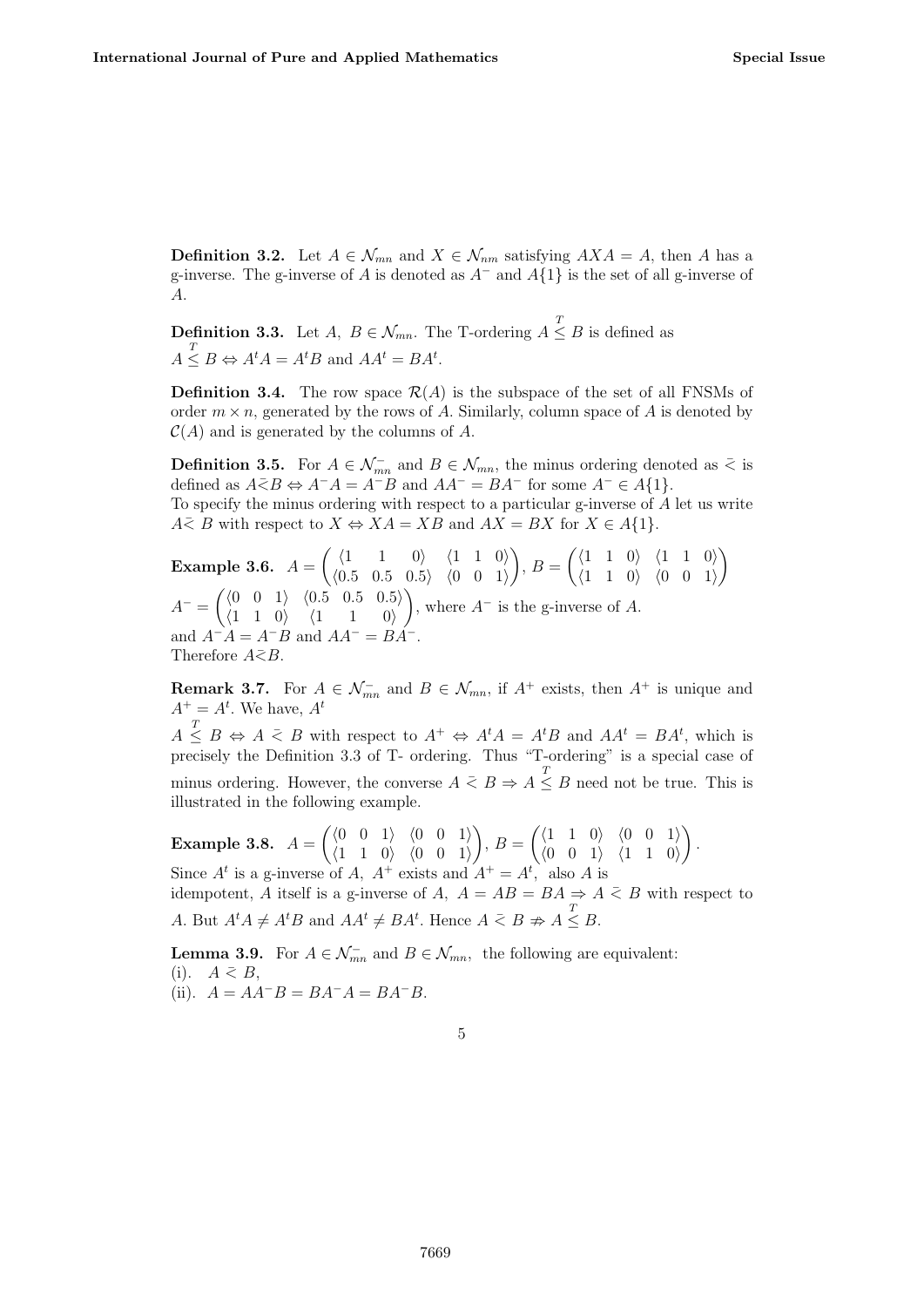Proof: (i)  $\Rightarrow$  (ii):  $A \leq B \Rightarrow AA^{-} = BA^{-}$  and  $A^{-}A = A^{-}B$ for some  $A^- \in A\{1\}$ . Now,  $A = A(A^{-}A) = AA^{-}B A = (AA^{-})A = BA^{-}A A = B(A^{-}A) = BA^{-}B$ .  $(ii) \Rightarrow (i):$ Let  $X = A^{-}AA^{-}AXA = A(A^{-}AA^{-})A = (AA^{-}A)A^{-}A = A \Rightarrow X \in A\{1\}.$ Now  $XA = (A^{-}AA^{-})AA^{-}B = A^{-}(AA^{-}A)A^{-}B = (A^{-}AA^{-})B = XB$ . Similarly,  $AX = BX$ . Hence  $A \leq B$  with respect to  $X \in A\{1\}.$ 

**Remark 3.10.** In general, in the definition of minus ordering  $A \leq B$ , B need not be regular. This is illustrated in the following example.

Example 3.11.  $A =$  $\left(\begin{array}{ccc}1 & 1 & 0\\ 1 & 0 & 1\\ 1 & 0 & 1\end{array}\right)$  $\langle 1 \ 1 \ 0 \rangle$   $\langle 1 \ 1 \ 0 \rangle$  $\setminus$  $, B =$  $\left(\begin{array}{ccc}1 & 1 & 0\\ 1 & 0 & 1\\ 1 & 0 & 1\end{array}\right)$  $\langle 0 \quad 0 \quad 1 \rangle$   $\langle 1 \quad 1 \quad 0 \rangle$  $\setminus$ Since A is idempotent,  $\hat{A}$  is a regular and A itself is g-inverse of A. Therefore  $AXA =$ A, then  $A = X$ . Hence  $A \leq B$  with respect to  $A = X \in A\{1\}$ . But B is not regular. Therefore  $BXB \neq B$ .

**Theorem 3.12.** Let  $A, B \in \mathcal{N}_{mn}^-$ . If  $A \leq B$ , then  $B\{1\} \subseteq A\{1\}$ . Proof:  $A \leq B \Rightarrow A = AA^{-}B = BA^{-}A$ . (by Lemma 3.9). For  $B^- \in B\{1\}$ ,

$$
AB^{-}A = (AA^{-}B)B^{-}(BA^{-}A)
$$
  
=  $AA^{-}(BB^{-}B)AA^{-}$   
=  $(AA^{-}B)A^{-}A = AA^{-}A = A$ .

Hence  $AB^{-}A = A$  for each  $B^{-} \in B\{1\}$ . Therefore,  $B\{1\} \subseteq A\{1\}$ .

Remark 3.13. For complex matrices, the converse of the above Theorem 3.12 hold and this need not be the case for fuzzy neutrosophic soft matrices. This is illustrated in the following example.

Example 3.14.  $A =$  $\left(\begin{array}{ccc} \langle 0 & 0 & 1 \rangle & \langle 0 & 0 & 1 \rangle \end{array}\right)$  $\langle 0.5 \ 0.5 \ 0.5 \rangle \langle 0 \ 0 \ 1 \rangle$  $\setminus$  $, B =$  $\left(\begin{array}{ccc}1 & 1 & 0\\end{array}\right)$   $\left\langle1 & 1 & 0\right\rangle$  $\langle 0.5 \ 0.5 \ 0.5 \rangle \langle 0 \ 0 \ 1 \rangle$  $\setminus$ . The g-inverse of  $A$  and  $B$  are computed as  $A{1} = {X|X =$  $\begin{pmatrix} \langle a^T & a^I & a^F \rangle & \langle b^T & b^I & b^F \rangle \\ a^T & b^T & a^F & b^F \end{pmatrix}$  $\langle c^T \quad c^I \quad c^F \rangle \quad \langle d^T \quad d^I \quad d^F \rangle$  $\setminus$ }  $0 \le a^T$ ,  $a^I \le 1$ ,  $a^F \in [0.1]$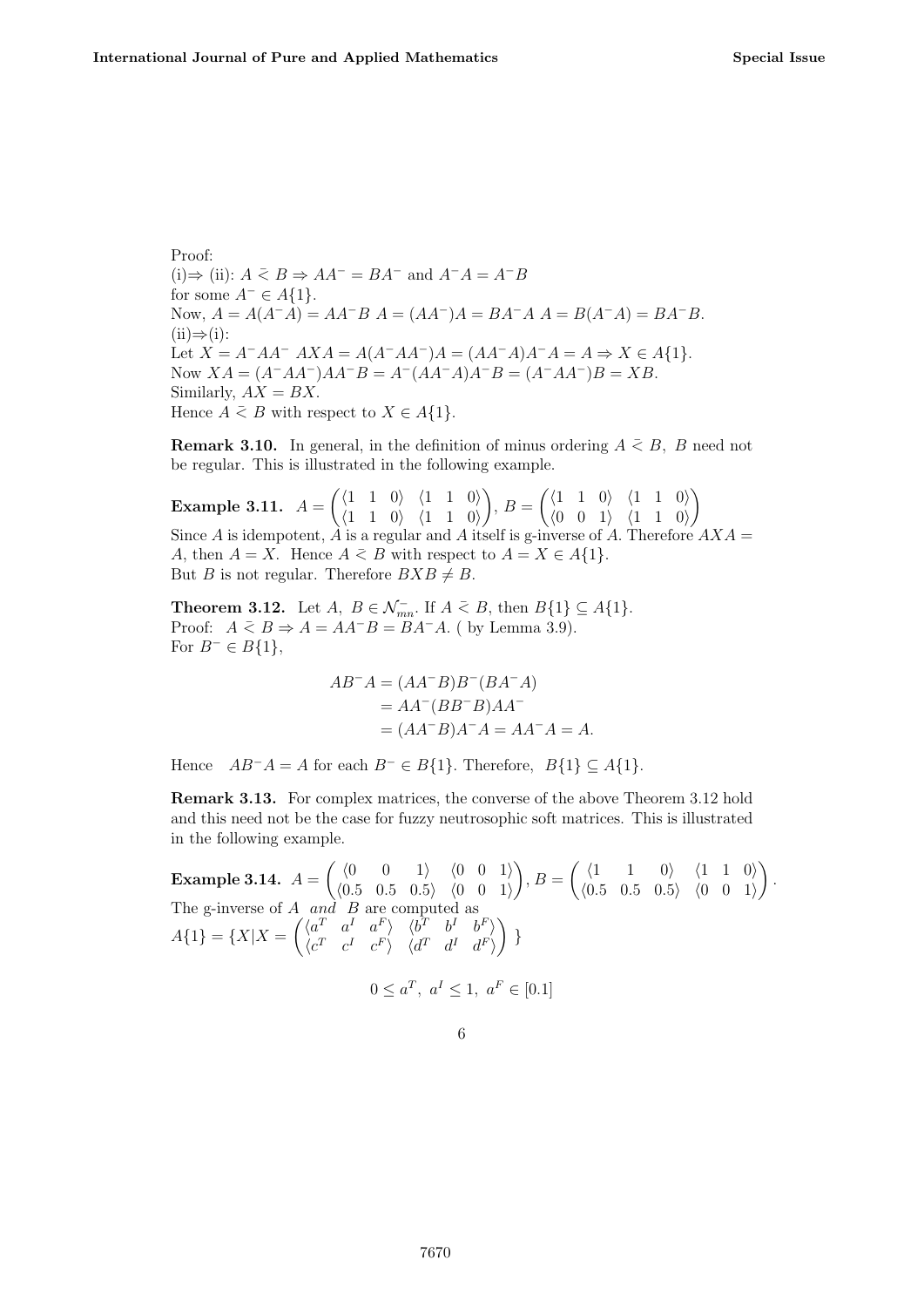$$
0 \leq b^T, \ b^I \leq 1, \ b^F \in [0, 1]
$$
  
\n
$$
0.5 \leq c^T, \ c^I \leq 1, \ c^F \in [0, 0.5]
$$
  
\n
$$
0 \leq d^T, \ d^I \leq 0.5, \ d^F \in [0, 1].
$$
  
\nWe have  
\n
$$
B\{1\} = \{X | X = \begin{pmatrix} \langle a^T & a^I & a^F \rangle & \langle b^T & b^I & b^F \rangle \\ \langle c^T & c^I & c^F \rangle & \langle d^T & d^I & d^F \rangle \end{pmatrix}\}
$$
  
\n
$$
0 \leq b^T, \ b^I, \ b^F \leq 1
$$
  
\n
$$
0.5 \leq c^T, \ c^I \leq 1, \ c^F \in (0, 0.5)
$$
  
\n
$$
0 \leq d^T, \ d^I, \ d^F \leq 1.
$$

But there is no  $A^- \in A\{1\}$  satisfying  $AA^- = BA^-$  and  $A^-A = A^-B$ . Hence  $A\bar{\not\leq}B$ .

**Corollary 3.15.** If  $A \leq B$  with B idempotent, then  $B \in A\{1\}$ . Proof: Since  $B$  is idempotent,  $B$  is regular and  $B$  itself is a g-inverse of  $B$ . Hence  $B \in B\{1\}$ , by the Theorem 3.12,  $B\{1\} \subseteq A\{1\}$ . Hence  $B \in A\{1\}$ .

Remark 3.16. In the above corollary (3.15), the condition on B to be idempotent is essential for  $B \in A\{1\}$ . This is illustrated in the following example

**Example 3.17.** Let 
$$
A = \begin{pmatrix} \langle 1 & 1 & 0 \rangle & \langle 1 & 1 & 0 \rangle \\ \langle 0.5 & 0.5 & 0.5 \rangle & \langle 0 & 0 & 1 \rangle \end{pmatrix}
$$
, and  $B = \begin{pmatrix} \langle 1 & 1 & 0 \rangle & \langle 1 & 1 & 0 \rangle \\ \langle 1 & 1 & 0 \rangle & \langle 0 & 0 & 1 \rangle \end{pmatrix}$ 

B is not idempotent.

$$
A\{1\} = \begin{cases} X = \begin{pmatrix} \langle 0 & 0 & 1 \rangle & \langle \beta^t & \beta^I & \beta^F \rangle \\ \langle \gamma^T & \gamma^I & \gamma^F \rangle & \langle \alpha^T & \alpha^I & \alpha^F \rangle \end{pmatrix}, 0 \leq \beta^T, \ \beta^I, \ \beta^F \leq 1 \quad and \\ 0.5 \leq \gamma^T, \ \gamma^I, \ \gamma^F \leq 1 \quad and \quad 0 \leq \alpha^T, \ \alpha^I, \ \alpha^F \leq 1. \end{cases}
$$
  
Here  $A \leq B$  for  $A^- = \begin{pmatrix} \langle 0 & 0 & 1 \rangle & \langle 1 & 1 & 0 \rangle \\ 0 & 0 & 1 \end{pmatrix}$ 

Here  $A \bar{f}$  as for  $A^-$  =  $\langle 1 \ 1 \ 0 \rangle \ \langle 1 \ 1 \ 0 \rangle$ but  $B \notin A\{1\}.$ 

**Theorem 3.18.** For  $A \in \mathcal{N}_{mn}^-$  and  $B \in \mathcal{N}_{mn}$  with  $A \leq B$ , we have (i). If  $B = B^2$ , then  $A = A^2$ . (ii). If  $B^2 = 0$ , then  $A^2 = 0$ . Proof:

$$
(i).A2 = A. A = (AA-B)(BA-A) (by Lemma 3.9)
$$
  
= AA<sup>-</sup>B<sup>2</sup>A<sup>-</sup>A  
= (AA<sup>-</sup>B)A<sup>-</sup>A (by B = B<sup>2</sup>)  
= AA<sup>-</sup>A  
= A.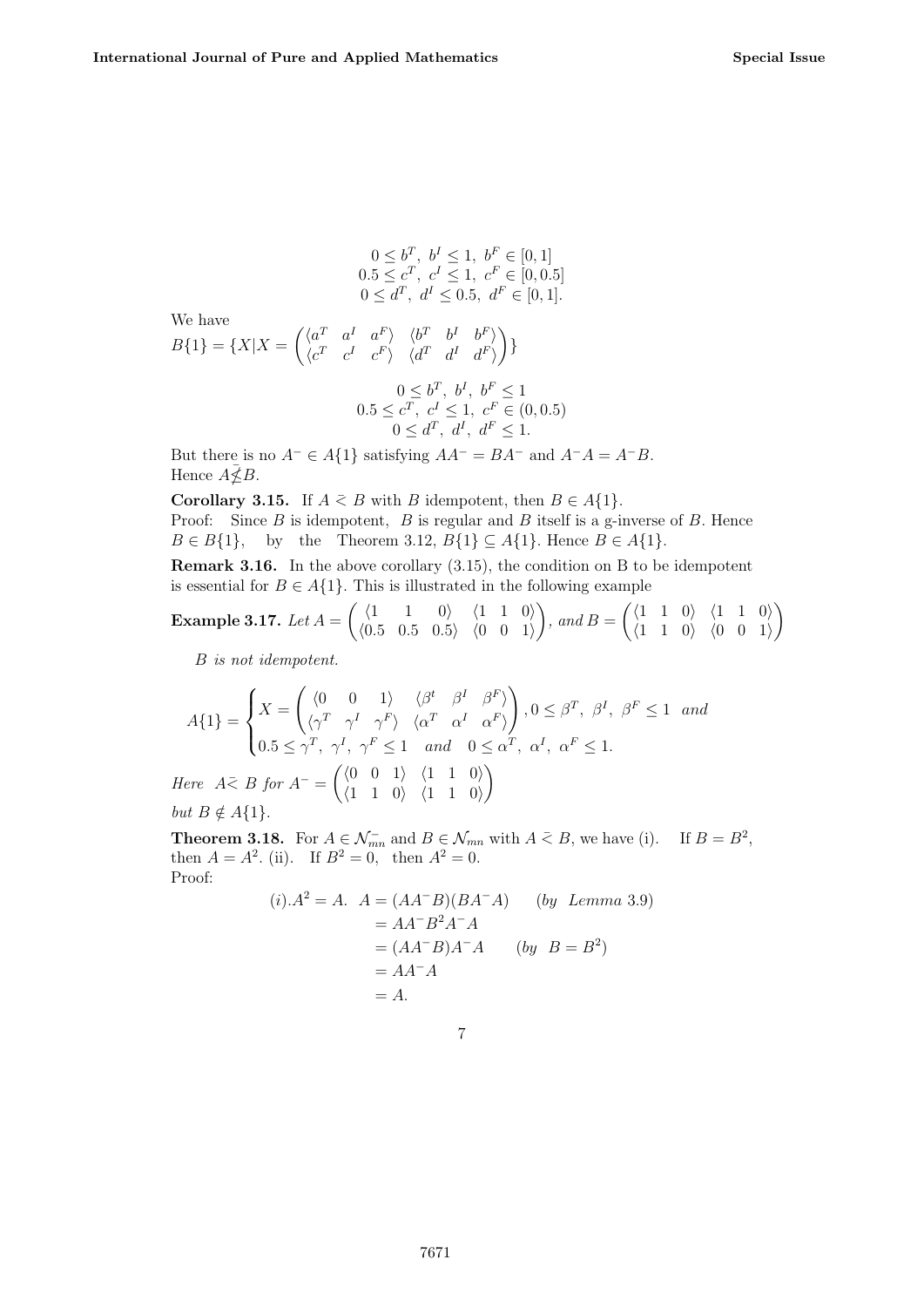(ii).  $A^2 = AA = (AA^{-}B)(BA^{-}A) = AA^{-}(B^2)A^{-}A = 0.$ 

**Remark 3.19.** In the above Theorem 3.18, if  $A \overline{\leq} B$  with A idempotent then B need not be idempotent. Consider

Example 3.20.  $A =$  $\left(\begin{array}{ccc}1 & 1 & 0\\ 1 & 0 & 1\\ 1 & 0 & 1\end{array}\right)$  $\langle 1 \ 1 \ 0 \rangle \ \langle 1 \ 1 \ 0 \rangle$  $\setminus$  $, B =$  $\left(\begin{matrix} \langle 0 & 0 & 1 \rangle & \langle 1 & 1 & 0 \rangle \end{matrix}\right)$  $\langle 1 \ 1 \ 0 \rangle \ \langle 0 \ 0 \ 1 \rangle$  $\setminus$ . Here  $B^2 \neq B$ , but  $A^2 = A$  and  $A \leq B$ .

**Theorem 3.21.** For  $A, B \in \mathcal{N}_{m,n}^+$  the following conditions are equivalent:

i.  $A \leq B$  with respect to  $A^+(A \stackrel{T}{\leq} B)$ . ii.  $B \in A^+\{1, 3, 4\}.$ iii.  $B$ <sup>+</sup> ∈ A{1, 3, 4}. Proof (i)⇒(ii)  $A \leq B$  with respect to  $A^+ \Rightarrow A^+A = A^+B$  and  $AA^+ = BA^+$ . Now  $A^+ = A^+AA^+ = A^+BA^+ \Rightarrow B \in A^+\{1\}.$  $(A^{+}B)^{T} = (A^{+}A)^{T} = A^{+}A = A^{+}B \Rightarrow B \in A^{+}\{3\}.$  $(BA^+)^T = (AA^+)^T = AA^+ = BA^+ \Rightarrow B \in A^+ \{4\}.$ (ii)⇒(iii): Since  $A^+ = A^T$  and  $B^+ = B^T$ , we have  $B \in A^{\dagger}{1,3,4} \Rightarrow B^{\dagger} \in A{1,3,4}.$  $(iii) \Rightarrow (i) \ \ B^+ \in A\{1,3,4\} \Rightarrow$  $AB^{+}A = A, (AB^{+})^{T}$  $= AB^+$  $= BA^+$ and  $(B^+A)^T = B^+A$  $= A^+B$ .  $A^+A = A^+A(B^+A)$  $= (A^{+}AA^{+})B$  $= A^+B$ .

 $AA^{+} = (AB^{+}A)A^{+} = (AB^{+})AA^{+} = BA^{+}AA^{+} = BA^{+}.$ Hence  $A \leq B$  with respect to  $A^+$ .

**Theorem 3.22.** Let  $A \in (\mathcal{N})^+_{mn}$ . Then  $H \leq A^+ \leq G$  for every  $G \in A\{1,3,4\}$  and every  $H \in A\{2,3,4\}.$ Proof.  $H \in A\{2,3,4\} \Rightarrow H\{1,3,4\} \neq \Phi \Rightarrow H^+$  exists.

8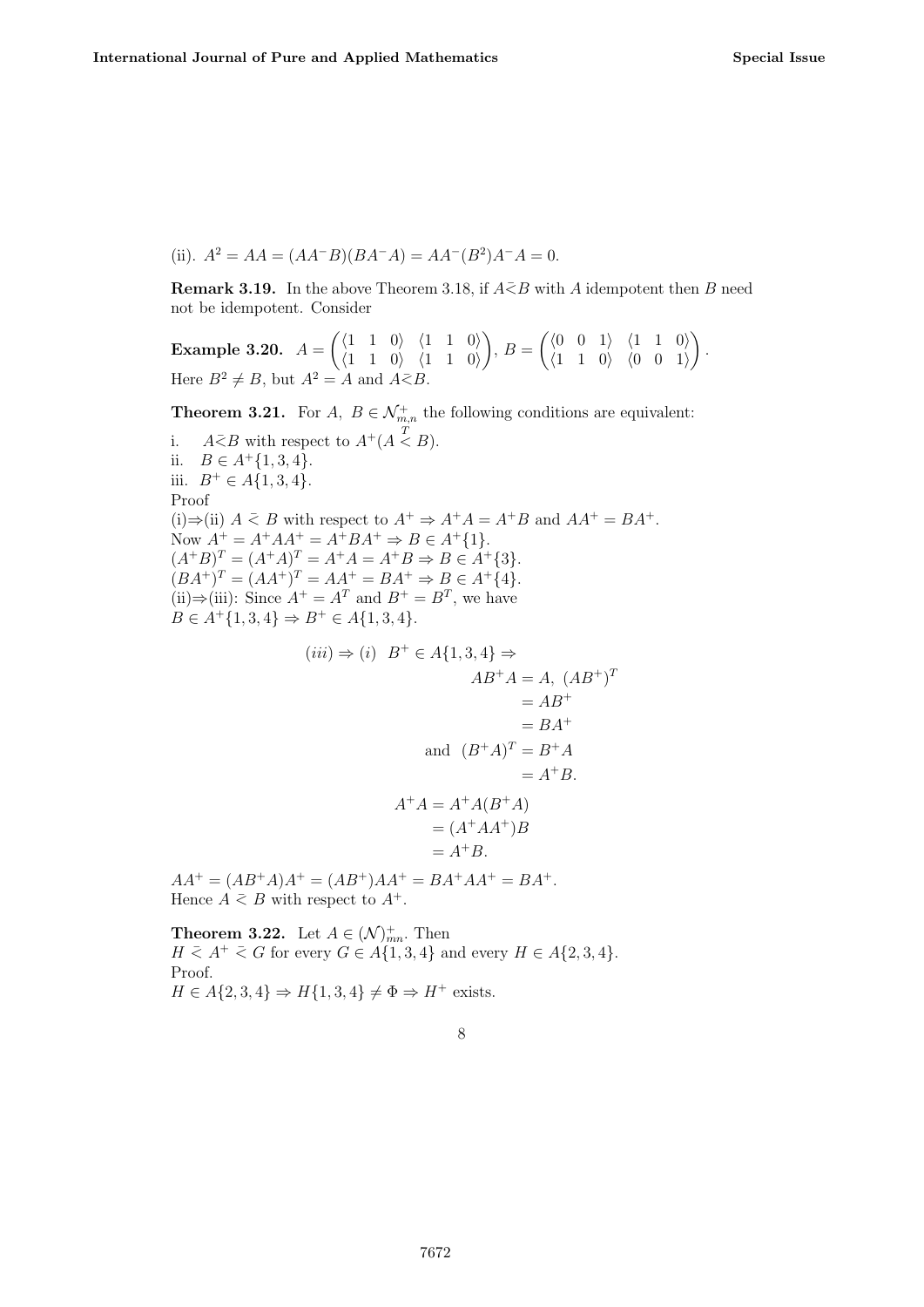Also,  $HAH = H$ ,  $(HA)^{T} = HA$  and  $(AH)^{T} = AH$ . Now,  $HAH = H \Rightarrow H H^T A^+ = H$  $\Rightarrow (H^+HH^+)A^+ = H^+H$  $\Rightarrow H^+A^+=H^+H.$ Similarly, we have  $A^+H^+ = HH^+$ . Hence  $H \nightharpoonup A^+$  with respect to  $H^- = H^+$ . Now  $G \in A\{1, 3, 4\} \Rightarrow A^+ = GAG$  $\Rightarrow AA^+ = (AGA)G = AG.$ Also  $A^+A = GAGA = G(AGA) = GA.$ Hence  $A^+ \geq G$  with respect to A.

### 4 Conclusion

As minus ordering has close relationship with g-inverse, it has some special role in relational equation. Recently the hybrid structure neutrosophic soft set is widely used in all areas such as Engineering, Medical Science, Decision Making etc,. Thus the study of minus ordering on fuzzy neutrosophic soft matrices has some future.

### References

- [1] I. Arockiarani, I. R. Sumathi and Martina Jency, Fuzzy Neutrosophic Soft Topological Spaces, International Journal of Mathematical Archive, 4 (10) (2013), 225-238.
- [2] I.Arockiarani and I.R.sumathi, A Fuzzy Neutrosophic Soft Matrix Approach in Decision Making, Journal of Glabal Research in mathematical Archives,  $2(2)$ , (2014), 14-23.
- [3] K.Atanassov, Intuitionistic Fuzzy Sets, and Fuzzy Sets and System, 20, (1983), 87-96.
- [4] Cen Jianmiao , Fuzzy Matrix Partial Orderings and Generalized Inverses, 105, (1999), 453-458.
- [5] K.H.Kim and F.W.Roush, Generalized Fuzzy Matrices, Fuzzy Sets and Systems, 4(3), (1980), 293-315.
- [6] Young Bim Im, Eun Pyo Lee, The Determinant of Square Intuitionistic Fuzzy Matrix, Far East Journal of Mathematical Science, 3(5), (2001), 789-796.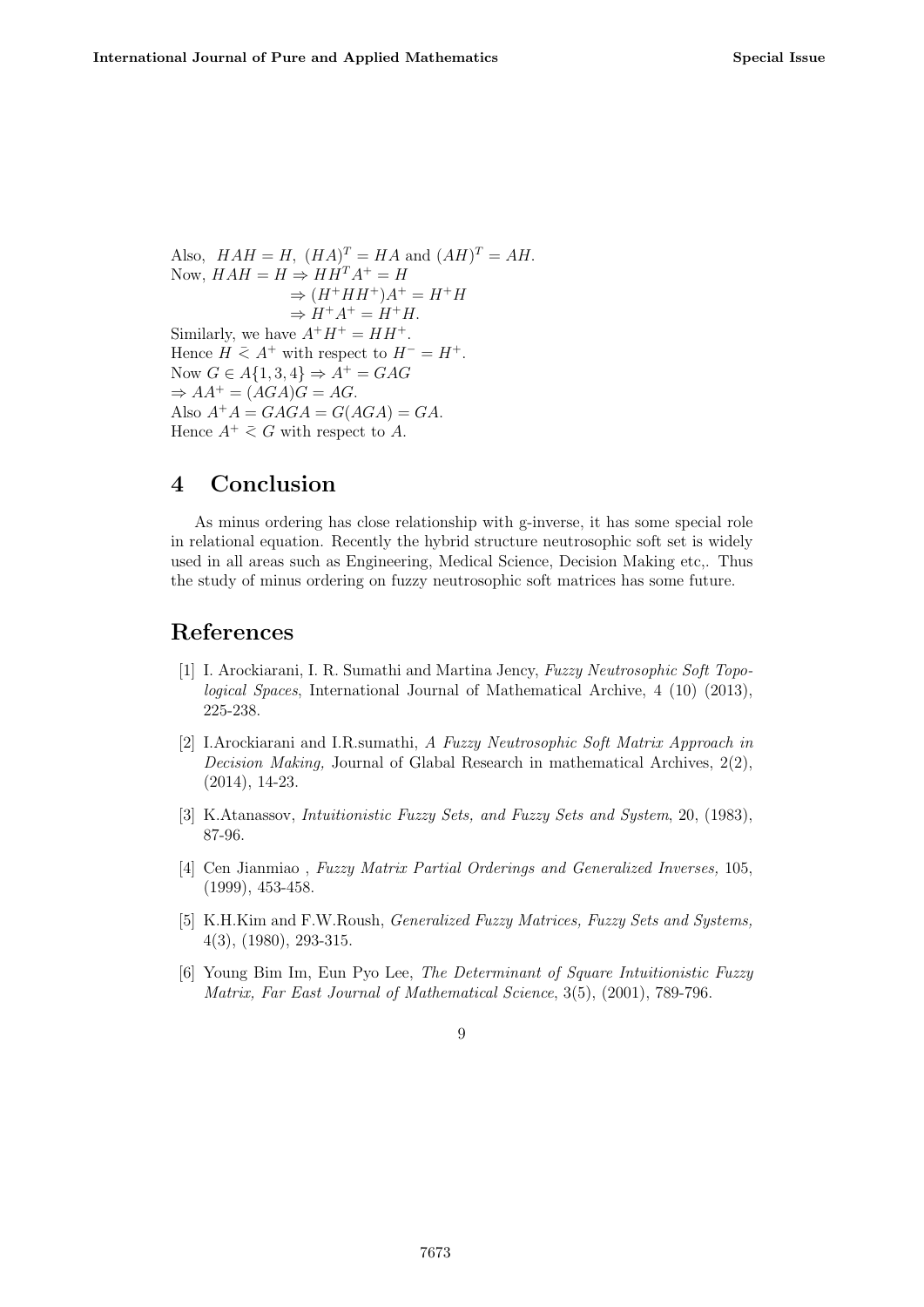- [7] D.Molodtsov, Soft Set Theory First Resuls, Computer and Mathematics with Application, 37, (1999), 19-31.
- [8] P.K.Maji, R.Biswas, and A.R.Roy, Fuzzy Soft sets, The journal of Fuzzy Mathematics, 9(3), (2001), 589-602.
- [9] AR.Meenakshi and Inbam, The Minus Partial Order in Fuzzy Matrices, The Journal of Fuzzy Mathematics, 12(3), (2004), 695-700 .
- [10] AR.Meenakshi , Fuzzy Matrices Theory and Application, MJP Publishers
- [11] P.Murugadas , Contribution to a study on Generalized Fuzzy matrices, Ph.D Thesis Depertmant of Mathematices.Annamalai university , July-(2011).
- [12] Mamonuni.Dhar, Said Broumi, Florentin Smarandache, A Note on Square Neutrosophic Fuzzy Matrices, 13, (2014).
- [13] S.K. Mitra, The Minus Portial Order and Shorted Matrix, J.Lin. Alg. Appl,,83, (1986), 1-27.
- [14] P.Rajarajeswari and P.Dhanalakshmi, Intuitionistic Fuzzy Soft Matrix Theory and it Application in Medical Diagnosis, Annals of Fuzzy Mathematics and Informatics, 7(5), (2014) 765-772.
- [15] F.Smarandach, A Uniflying Field in Logics. Neutrosophy: Neutrosophic Probability, Set and logic. Rehoboth: American Research press, (1998).
- [16] F.Smarandach, Neutrosophic Set a Generalisation of the Intuitionistic Fuzzy Set, International Journal of Pure and Applied Mathematics, (24), (2005) ,287-297.
- [17] K.Khan Susanta ,Anita pal, The Generalized Inverse of Intuitionistic Fuzzy Matrices, Journal of Physical Science, 11,  $(2007)$ , 62-67.
- [18] Uma, P.Murugadas and S.Sriram, Fuzzy Neutrosophic Soft Matrices of Type-I and Type-II, Communicated.
- [19] Yong Yang and Chenli Ji., Fuzzy Soft Matrices and Their Application, Part I, LNAI, 7002; (2011), 618-627.
- [20] L.A.Zadeh, *Fuzzy Sets, Information and Control*, 8, (1965), 338-353.